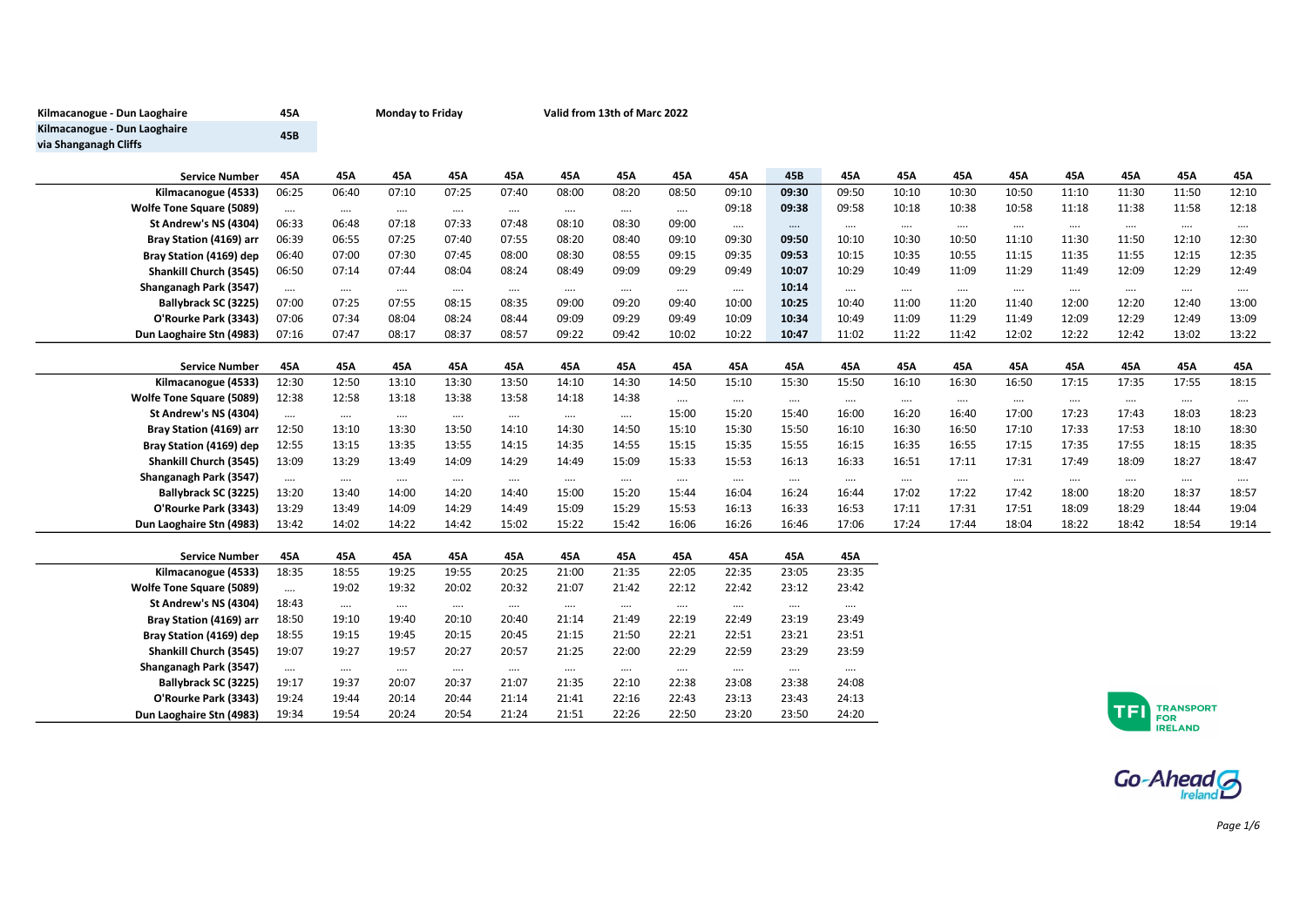| Dun Laoghaire - Kilmacanogue    | 45A      | <b>Monday to Friday</b> |          |          |          |          | Valid from 13th of Marc 2022 |          |          |          |          |          |          |          |          |          |          |          |
|---------------------------------|----------|-------------------------|----------|----------|----------|----------|------------------------------|----------|----------|----------|----------|----------|----------|----------|----------|----------|----------|----------|
| Dun Laoghaire - Kilmacanogue    | 45B      |                         |          |          |          |          |                              |          |          |          |          |          |          |          |          |          |          |          |
| via Shanganagh Cliffs           |          |                         |          |          |          |          |                              |          |          |          |          |          |          |          |          |          |          |          |
|                                 |          |                         |          |          |          |          |                              |          |          |          |          |          |          |          |          |          |          |          |
| <b>Service Number</b>           | 45A      | 45A                     | 45A      | 45A      | 45A      | 45A      | 45A                          | 45A      | 45A      | 45A      | 45A      | 45A      | 45A      | 45A      | 45A      | 45A      | 45A      | 45A      |
| Dun Laoghaire Stn (2037)        | 06:30    | 06:55                   | 07:15    | 07:35    | 07:55    | 08:20    | 08:40                        | 09:00    | 09:20    | 09:40    | 10:00    | 10:20    | 10:40    | 11:00    | 11:20    | 11:40    | 12:00    | 12:20    |
| O'Rourke Park (3242)            | 06:37    | 07:04                   | 07:24    | 07:44    | 08:04    | 08:29    | 08:49                        | 09:09    | 09:29    | 09:49    | 10:09    | 10:29    | 10:49    | 11:09    | 11:29    | 11:49    | 12:09    | 12:29    |
| Ballybrack SC (3217)            | 06:41    | 07:09                   | 07:29    | 07:52    | 08:12    | 08:37    | 08:57                        | 09:17    | 09:37    | 09:57    | 10:17    | 10:37    | 10:57    | 11:17    | 11:37    | 11:57    | 12:17    | 12:37    |
| Shanganagh Park (3547)          | $\cdots$ | $\cdots$                | $\cdots$ | $\cdots$ | $\cdots$ | $\cdots$ | $\cdots$                     | $\cdots$ | $\cdots$ | $\cdots$ | $\cdots$ | $\cdots$ | $\cdots$ | $\cdots$ | $\cdots$ | $\cdots$ | $\cdots$ | $\cdots$ |
| St Anne's Church (3543)         | 06:51    | 07:21                   | 07:41    | 08:04    | 08:24    | 08:49    | 09:09                        | 09:29    | 09:49    | 10:09    | 10:29    | 10:49    | 11:09    | 11:29    | 11:49    | 12:09    | 12:29    | 12:49    |
| Bray Station (4169) arr         | 07:01    | 07:33                   | 07:53    | 08:16    | 08:36    | 09:01    | 09:21                        | 09:41    | 10:01    | 10:21    | 10:41    | 11:01    | 11:21    | 11:41    | 12:01    | 12:24    | 12:44    | 13:04    |
| Bray Station (4169) dep         | 07:05    | 07:38                   | 07:58    | 08:26    | 08:46    | 09:06    | 09:26                        | 09:46    | 10:06    | 10:26    | 10:46    | 11:06    | 11:26    | 11:46    | 12:06    | 12:28    | 12:48    | 13:08    |
| Boghall Road (4137)             | 07:12    | 07:46                   | 08:06    | 08:35    | 08:55    | 09:14    | 09:34                        | 09:54    | $\cdots$ | $\cdots$ | $\cdots$ | $\cdots$ | $\cdots$ | $\cdots$ | $\cdots$ | $\cdots$ | $\cdots$ | $\cdots$ |
| Wolfe Tone Square (4147)        | $\cdots$ | $\cdots$                | $\cdots$ | $\cdots$ | $\cdots$ | $\cdots$ | $\cdots$                     | $\cdots$ | 10:15    | 10:35    | 10:55    | 11:15    | 11:35    | 11:55    | 12:15    | 12:37    | 12:57    | 13:17    |
| Kilmacanogue (6000)             | 07:20    | 07:55                   | 08:15    | 08:45    | 09:05    | 09:23    | 09:43                        | 10:03    | 10:23    | 10:43    | 11:03    | 11:23    | 11:43    | 12:03    | 12:23    | 12:45    | 13:05    | 13:25    |
|                                 |          |                         |          |          |          |          |                              |          |          |          |          |          |          |          |          |          |          |          |
| <b>Service Number</b>           | 45A      | 45B                     | 45A      | 45A      | 45A      | 45A      | 45A                          | 45A      | 45A      | 45A      | 45A      | 45A      | 45A      | 45A      | 45A      | 45A      | 45A      | 45A      |
| Dun Laoghaire Stn (2037)        | 12:40    | 12:55                   | 13:20    | 13:40    | 14:00    | 14:20    | 14:40                        | 15:00    | 15:20    | 15:40    | 16:00    | 16:20    | 16:40    | 17:00    | 17:20    | 17:40    | 18:00    | 18:20    |
| O'Rourke Park (3242)            | 12:49    | 13:04                   | 13:29    | 13:49    | 14:12    | 14:32    | 14:52                        | 15:12    | 15:32    | 15:52    | 16:12    | 16:32    | 16:52    | 17:12    | 17:32    | 17:52    | 18:12    | 18:32    |
| Ballybrack SC (3217)            | 12:57    | 13:12                   | 13:37    | 13:57    | 14:20    | 14:40    | 15:00                        | 15:20    | 15:40    | 16:00    | 16:20    | 16:40    | 17:00    | 17:20    | 17:40    | 18:00    | 18:20    | 18:40    |
| Shanganagh Park (3547)          | $\cdots$ | 13:25                   | $\cdots$ | $\cdots$ | $\cdots$ | $\cdots$ | $\cdots$                     | $\cdots$ | $\cdots$ | $\cdots$ | $\cdots$ | $\cdots$ | $\cdots$ | $\cdots$ | $\cdots$ | $\cdots$ | $\cdots$ | $\cdots$ |
| St Anne's Church (3543)         | 13:09    | 13:31                   | 13:49    | 14:09    | 14:34    | 14:54    | 15:14                        | 15:34    | 15:54    | 16:14    | 16:34    | 16:54    | 17:14    | 17:34    | 17:54    | 18:14    | 18:34    | 18:54    |
| Bray Station (4169) arr         | 13:24    | 13:46                   | 14:04    | 14:24    | 14:49    | 15:09    | 15:29                        | 15:49    | 16:09    | 16:29    | 16:49    | 17:09    | 17:29    | 17:49    | 18:09    | 18:29    | 18:49    | 19:09    |
| Bray Station (4169) dep         | 13:28    | 13:48                   | 14:08    | 14:28    | 14:53    | 15:15    | 15:35                        | 15:55    | 16:15    | 16:35    | 16:55    | 17:15    | 17:35    | 17:51    | 18:11    | 18:31    | 18:51    | 19:11    |
| <b>Boghall Road (4137)</b>      | $\cdots$ | $\cdots$                | $\cdots$ | $\cdots$ | $\cdots$ | 15:27    | 15:47                        | 16:07    | 16:27    | 16:47    | 17:07    | 17:27    | 17:47    | 17:59    | 18:19    | 18:39    | $\cdots$ | $\cdots$ |
| Wolfe Tone Square (4147)        | 13:37    | 13:57                   | 14:17    | 14:37    | 15:02    | $\cdots$ | $\cdots$                     | $\cdots$ | $\cdots$ | $\cdots$ | $\cdots$ | $\cdots$ | $\cdots$ | $\cdots$ | $\cdots$ | $\cdots$ | 19:00    | 19:20    |
| Kilmacanogue (6000)             | 13:45    | 14:05                   | 14:25    | 14:45    | 15:10    | 15:37    | 15:57                        | 16:17    | 16:37    | 16:57    | 17:17    | 17:37    | 17:57    | 18:08    | 18:28    | 18:48    | 19:08    | 19:28    |
|                                 |          |                         |          |          |          |          |                              |          |          |          |          |          |          |          |          |          |          |          |
| <b>Service Number</b>           | 45A      | 45A                     | 45A      | 45A      | 45A      | 45A      | 45A                          | 45A      | 45A      | 45A      | 45A      |          |          |          |          |          |          |          |
| Dun Laoghaire Stn (2037)        | 18:40    | 19:00                   | 19:20    | 19:50    | 20:25    | 21:00    | 21:30                        | 22:05    | 22:35    | 23:05    | 23:40    |          |          |          |          |          |          |          |
| O'Rourke Park (3242)            | 18:49    | 19:09                   | 19:29    | 19:59    | 20:34    | 21:09    | 21:39                        | 22:12    | 22:42    | 23:12    | 23:47    |          |          |          |          |          |          |          |
| Ballybrack SC (3217)            | 18:57    | 19:17                   | 19:34    | 20:04    | 20:39    | 21:14    | 21:44                        | 22:16    | 22:46    | 23:16    | 23:51    |          |          |          |          |          |          |          |
| Shanganagh Park (3547)          | $\cdots$ | $\cdots$                | $\cdots$ | $\cdots$ | $\cdots$ | $\cdots$ | $\cdots$                     | $\cdots$ | $\cdots$ | $\cdots$ | $\cdots$ |          |          |          |          |          |          |          |
| St Anne's Church (3543)         | 19:09    | 19:29                   | 19:46    | 20:16    | 20:51    | 21:26    | 21:56                        | 22:26    | 22:56    | 23:26    | 23:59    |          |          |          |          |          |          |          |
| Bray Station (4169) arr         | 19:21    | 19:41                   | 19:58    | 20:28    | 21:03    | 21:38    | 22:08                        | 22:36    | 23:06    | 23:36    | 24:09    |          |          |          |          |          |          |          |
| Bray Station (4169) dep         | 19:26    | 19:46                   | 20:03    | 20:33    | 21:08    | 21:43    | 22:13                        | 22:40    | 23:10    | 23:40    | 24:10    |          |          |          |          |          |          |          |
| <b>Boghall Road (4137)</b>      | $\cdots$ | $\cdots$                | $\cdots$ | $\cdots$ | $\cdots$ | $\cdots$ | $\cdots$                     | $\cdots$ | $\cdots$ | $\cdots$ | $\cdots$ |          |          |          |          |          |          |          |
| <b>Wolfe Tone Square (4147)</b> | 19:35    | 19:55                   | 20:12    | 20:42    | 21:17    | 21:52    | 22:22                        | 22:47    | 23:17    | 23:47    | 24:17    |          |          |          |          |          |          |          |
| Kilmacanogue (6000)             | 19:43    | 20:03                   | 20:20    | 20:50    | 21:25    | 22:00    | 22:30                        | 22:55    | 23:25    | 23:55    | 24:25    |          |          |          |          |          |          |          |

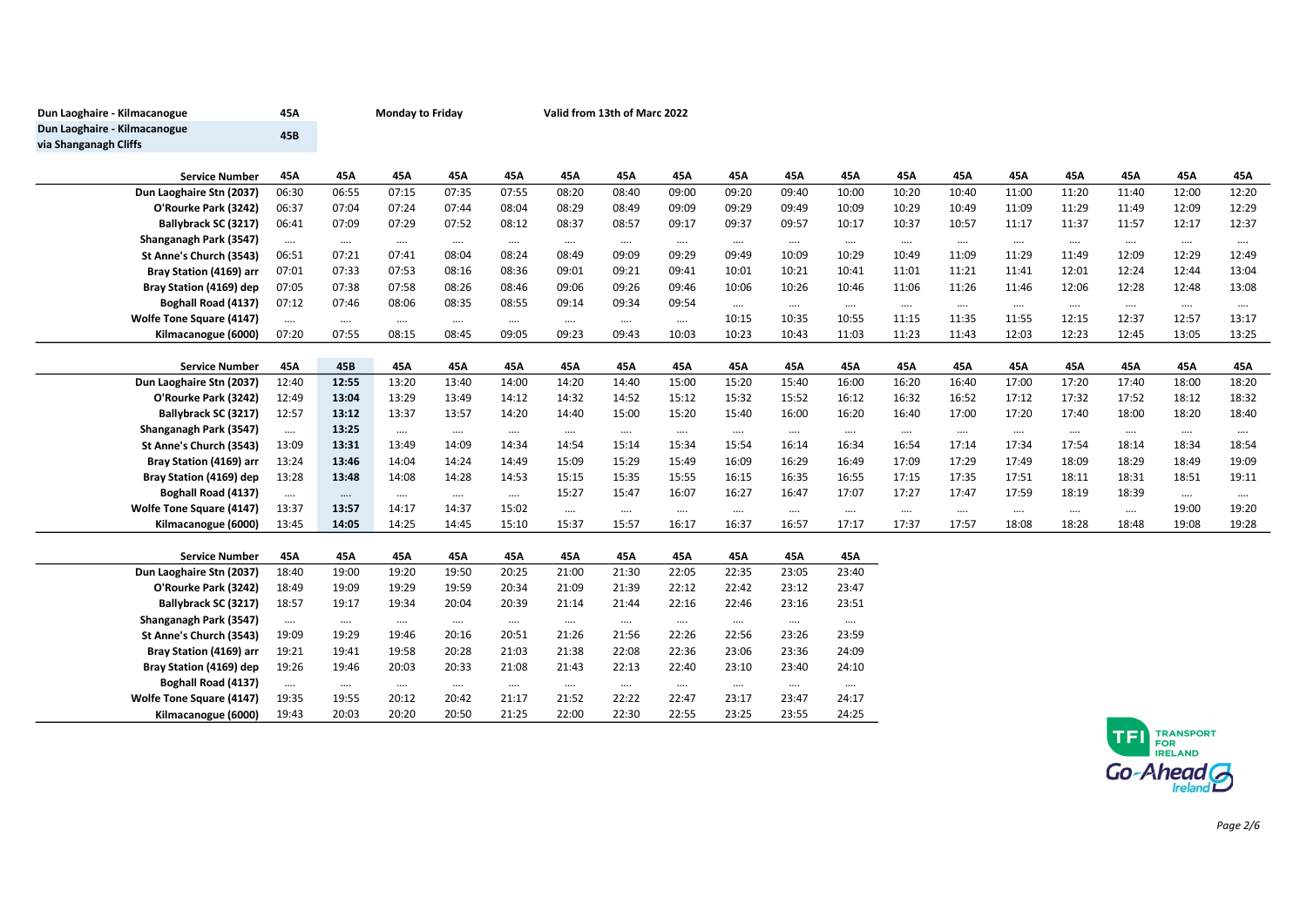| Kilmacanogue - Dun Laoghaire    | 45A      |          | Saturday |          |          | Valid from 13th of Marc 2022 |          |          |          |          |          |          |          |          |          |          |          |          |
|---------------------------------|----------|----------|----------|----------|----------|------------------------------|----------|----------|----------|----------|----------|----------|----------|----------|----------|----------|----------|----------|
| Kilmacanogue - Dun Laoghaire    | 45B      |          |          |          |          |                              |          |          |          |          |          |          |          |          |          |          |          |          |
| via Shanganagh Cliffs           |          |          |          |          |          |                              |          |          |          |          |          |          |          |          |          |          |          |          |
|                                 |          |          |          |          |          |                              |          |          |          |          |          |          |          |          |          |          |          |          |
| <b>Service Number</b>           | 45A      | 45A      | 45A      | 45A      | 45A      | 45A                          | 45A      | 45A      | 45A      | 45B      | 45A      | 45A      | 45A      | 45A      | 45A      | 45A      | 45A      | 45A      |
| Kilmacanogue (4533)             | 06:25    | 06:55    | 07:25    | 07:55    | 08:25    | 08:55                        | 09:15    | 09:35    | 09:55    | 10:10    | 10:30    | 10:50    | 11:10    | 11:30    | 11:50    | 12:10    | 12:30    | 12:50    |
| Wolfe Tone Square (5089)        | 06:32    | 07:02    | 07:32    | 08:02    | 08:32    | 09:02                        | 09:22    | 09:42    | 10:03    | 10:18    | 10:38    | 10:58    | 11:18    | 11:38    | 11:58    | 12:18    | 12:38    | 12:58    |
| Bray Station (4169) arr         | 06:39    | 07:09    | 07:39    | 08:10    | 08:40    | 09:10                        | 09:30    | 09:50    | 10:13    | 10:30    | 10:50    | 11:10    | 11:30    | 11:50    | 12:10    | 12:30    | 12:50    | 13:10    |
| Bray Station (4169) dep         | 06:46    | 07:16    | 07:46    | 08:15    | 08:45    | 09:15                        | 09:35    | 09:55    | 10:15    | 10:33    | 10:55    | 11:15    | 11:35    | 11:55    | 12:15    | 12:35    | 12:55    | 13:15    |
| Shankill Church (3545)          | 06:54    | 07:24    | 07:54    | 08:25    | 08:55    | 09:25                        | 09:47    | 10:07    | 10:29    | 10:47    | 11:09    | 11:29    | 11:49    | 12:09    | 12:29    | 12:49    | 13:09    | 13:29    |
| Shanganagh Park (3547)          | $\cdots$ | $\cdots$ | $\cdots$ | $\cdots$ | $\cdots$ | $\cdots$                     | $\cdots$ | $\cdots$ | $\cdots$ | 10:54    | $\cdots$ | $\cdots$ | $\cdots$ | $\cdots$ | $\cdots$ | $\cdots$ | $\cdots$ | $\cdots$ |
| Ballybrack SC (3225)            | 07:03    | 07:33    | 08:03    | 08:35    | 09:05    | 09:35                        | 09:57    | 10:17    | 10:40    | 11:05    | 11:20    | 11:40    | 12:00    | 12:20    | 12:40    | 13:00    | 13:20    | 13:40    |
| O'Rourke Park (3343)            | 07:08    | 07:38    | 08:08    | 08:41    | 09:11    | 09:41                        | 10:04    | 10:24    | 10:49    | 11:14    | 11:29    | 11:49    | 12:09    | 12:29    | 12:49    | 13:09    | 13:29    | 13:49    |
| Dun Laoghaire Stn (4983)        | 07:15    | 07:45    | 08:15    | 08:51    | 09:21    | 09:51                        | 10:14    | 10:34    | 11:02    | 11:27    | 11:42    | 12:02    | 12:22    | 12:42    | 13:02    | 13:22    | 13:42    | 14:02    |
| <b>Service Number</b>           | 45A      | 45A      | 45A      | 45A      | 45A      | 45A                          | 45A      | 45A      | 45A      | 45A      | 45A      | 45A      | 45A      | 45A      | 45A      | 45A      | 45A      | 45A      |
| Kilmacanogue (4533)             | 13:10    | 13:30    | 13:50    | 14:13    | 14:33    | 14:53                        | 15:13    | 15:33    | 15:53    | 16:13    | 16:33    | 16:53    | 17:13    | 17:35    | 17:55    | 18:15    | 18:35    | 18:55    |
| <b>Wolfe Tone Square (5089)</b> | 13:18    | 13:38    | 13:58    | 14:21    | 14:41    | 15:01                        | 15:21    | 15:41    | 16:01    | 16:21    | 16:41    | 17:01    | 17:21    | 17:42    | 18:02    | 18:22    | 18:42    | 19:02    |
| Bray Station (4169) arr         | 13:30    | 13:50    | 14:10    | 14:31    | 14:51    | 15:11                        | 15:31    | 15:51    | 16:11    | 16:31    | 16:51    | 17:11    | 17:31    | 17:50    | 18:10    | 18:30    | 18:50    | 19:10    |
| Bray Station (4169) dep         | 13:35    | 13:55    | 14:15    | 14:35    | 14:55    | 15:15                        | 15:35    | 15:55    | 16:15    | 16:35    | 16:55    | 17:15    | 17:35    | 17:55    | 18:15    | 18:35    | 18:55    | 19:15    |
| Shankill Church (3545)          | 13:49    | 14:09    | 14:29    | 14:49    | 15:09    | 15:29                        | 15:49    | 16:09    | 16:29    | 16:49    | 17:09    | 17:29    | 17:49    | 18:07    | 18:27    | 18:47    | 19:07    | 19:27    |
| Shanganagh Park (3547)          | $\cdots$ | $\cdots$ | $\cdots$ | $\cdots$ | $\cdots$ | $\cdots$                     | $\cdots$ | $\cdots$ | $\cdots$ | $\cdots$ | $\cdots$ | $\cdots$ | $\cdots$ | $\cdots$ | $\cdots$ | $\cdots$ | $\cdots$ | $\cdots$ |
| Ballybrack SC (3225)            | 14:00    | 14:20    | 14:40    | 15:00    | 15:20    | 15:40                        | 16:00    | 16:20    | 16:40    | 17:00    | 17:20    | 17:40    | 18:00    | 18:17    | 18:37    | 18:57    | 19:17    | 19:37    |
| O'Rourke Park (3343)            | 14:09    | 14:29    | 14:49    | 15:09    | 15:29    | 15:49                        | 16:09    | 16:29    | 16:49    | 17:09    | 17:29    | 17:49    | 18:09    | 18:24    | 18:44    | 19:04    | 19:24    | 19:44    |
| Dun Laoghaire Stn (4983)        | 14:22    | 14:42    | 15:02    | 15:22    | 15:42    | 16:02                        | 16:22    | 16:42    | 17:02    | 17:22    | 17:42    | 18:02    | 18:22    | 18:34    | 18:54    | 19:14    | 19:34    | 19:54    |
|                                 |          |          |          |          |          |                              |          |          |          |          |          |          |          |          |          |          |          |          |
| <b>Service Number</b>           | 45A      | 45A      | 45A      | 45A      | 45A      | 45A                          | 45A      | 45A      | 45A      |          |          |          |          |          |          |          |          |          |
| Kilmacanogue (4533)             | 19:25    | 19:55    | 20:25    | 21:00    | 21:35    | 22:05                        | 22:35    | 23:05    | 23:35    |          |          |          |          |          |          |          |          |          |
| <b>Wolfe Tone Square (5089)</b> | 19:32    | 20:02    | 20:32    | 21:07    | 21:42    | 22:12                        | 22:42    | 23:12    | 23:42    |          |          |          |          |          |          |          |          |          |
| Bray Station (4169) arr         | 19:40    | 20:10    | 20:40    | 21:14    | 21:49    | 22:19                        | 22:49    | 23:19    | 23:49    |          |          |          |          |          |          |          |          |          |
| Bray Station (4169) dep         | 19:45    | 20:15    | 20:45    | 21:15    | 21:50    | 22:21                        | 22:51    | 23:21    | 23:51    |          |          |          |          |          |          |          |          |          |
| Shankill Church (3545)          | 19:57    | 20:27    | 20:57    | 21:25    | 22:00    | 22:29                        | 22:59    | 23:29    | 23:59    |          |          |          |          |          |          |          |          |          |
| Shanganagh Park (3547)          | $\cdots$ | $\cdots$ | $\cdots$ | $\cdots$ | $\cdots$ | $\cdots$                     | $\cdots$ | $\cdots$ | $\cdots$ |          |          |          |          |          |          |          |          |          |
| Ballybrack SC (3225)            | 20:07    | 20:37    | 21:07    | 21:35    | 22:10    | 22:38                        | 23:08    | 23:38    | 24:08    |          |          |          |          |          |          |          |          |          |
| O'Rourke Park (3343)            | 20:14    | 20:44    | 21:14    | 21:41    | 22:16    | 22:43                        | 23:13    | 23:43    | 24:13    |          |          |          |          |          |          |          |          |          |
| Dun Laoghaire Stn (4983)        | 20:24    | 20:54    | 21:24    | 21:51    | 22:26    | 22:50                        | 23:20    | 23:50    | 24:20    |          |          |          |          |          |          |          |          |          |



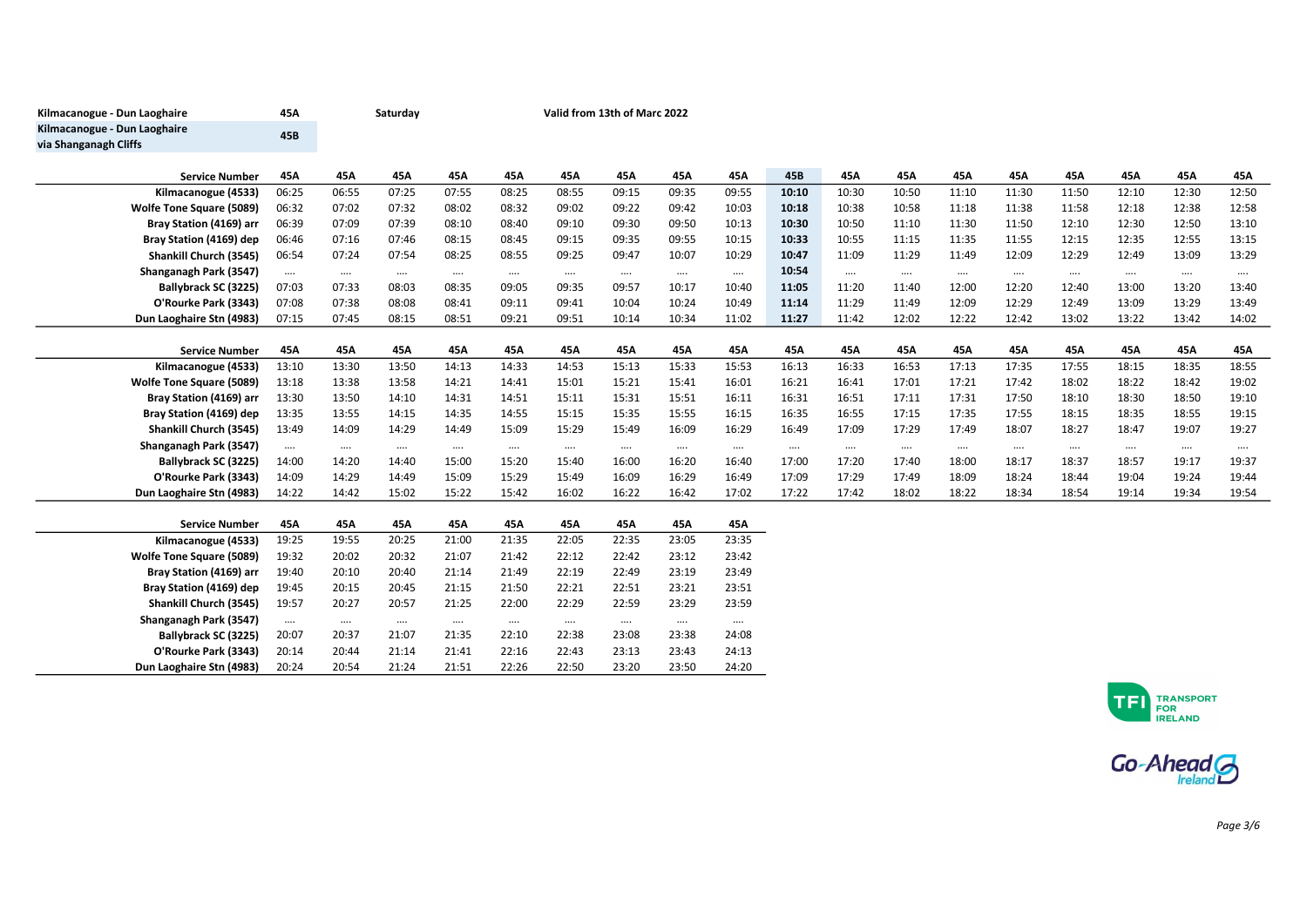| Dun Laoghaire - Kilmacanogue                          | 45A      |          | Saturday |          |          |          |          | Valid from 13th of Marc 2022 |          |          |          |          |          |          |          |          |          |          |  |  |
|-------------------------------------------------------|----------|----------|----------|----------|----------|----------|----------|------------------------------|----------|----------|----------|----------|----------|----------|----------|----------|----------|----------|--|--|
| Dun Laoghaire - Kilmacanogue<br>via Shanganagh Cliffs | 45B      |          |          |          |          |          |          |                              |          |          |          |          |          |          |          |          |          |          |  |  |
| <b>Service Number</b>                                 | 45A      | 45A      | 45A      | 45A      | 45A      | 45A      | 45A      | 45A                          | 45A      | 45A      | 45A      | 45A      | 45A      | 45A      | 45A      | 45A      | 45A      | 45B      |  |  |
| Dun Laoghaire Stn (2037)                              | 06:25    | 06:55    | 07:25    | 07:55    | 08:25    | 08:55    | 09:15    | 09:40                        | 10:00    | 10:20    | 10:40    | 11:00    | 11:20    | 11:40    | 12:00    | 12:20    | 12:40    | 13:00    |  |  |
| O'Rourke Park (3242)                                  | 06:32    | 07:02    | 07:32    | 08:02    | 08:32    | 09:02    | 09:22    | 09:49                        | 10:09    | 10:29    | 10:49    | 11:09    | 11:29    | 11:49    | 12:09    | 12:29    | 12:49    | 13:09    |  |  |
| Ballybrack SC (3217)                                  | 06:36    | 07:06    | 07:36    | 08:06    | 08:36    | 09:06    | 09:26    | 09:54                        | 10:14    | 10:34    | 10:57    | 11:17    | 11:37    | 11:57    | 12:17    | 12:37    | 12:57    | 13:17    |  |  |
| Shanganagh Park (3547)                                | $\cdots$ | $\cdots$ | $\cdots$ | $\cdots$ | $\cdots$ | $\cdots$ | $\cdots$ | $\cdots$                     | $\cdots$ | $\cdots$ | $\cdots$ | $\cdots$ | $\cdots$ | $\cdots$ | $\cdots$ | $\cdots$ | $\cdots$ | 13:30    |  |  |
| St Anne's Church (3543)                               | 06:46    | 07:16    | 07:46    | 08:16    | 08:46    | 09:16    | 09:36    | 10:06                        | 10:26    | 10:46    | 11:09    | 11:29    | 11:49    | 12:09    | 12:29    | 12:49    | 13:09    | 13:36    |  |  |
| Bray Station (4169) arr                               | 06:56    | 07:26    | 07:56    | 08:26    | 08:56    | 09:26    | 09:46    | 10:18                        | 10:38    | 10:58    | 11:21    | 11:41    | 12:01    | 12:24    | 12:44    | 13:04    | 13:24    | 13:51    |  |  |
| Bray Station (4169) dep                               | 07:00    | 07:30    | 08:00    | 08:30    | 09:00    | 09:30    | 09:50    | 10:23                        | 10:43    | 11:03    | 11:26    | 11:46    | 12:06    | 12:28    | 12:48    | 13:08    | 13:28    | 13:52    |  |  |
| <b>Wolfe Tone Square (4147)</b>                       | 07:07    | 07:37    | 08:07    | 08:37    | 09:07    | 09:37    | 09:57    | 10:32                        | 10:52    | 11:12    | 11:35    | 11:55    | 12:15    | 12:37    | 12:57    | 13:17    | 13:37    | 14:01    |  |  |
| Kilmacanogue (6000)                                   | 07:15    | 07:45    | 08:15    | 08:45    | 09:15    | 09:45    | 10:05    | 10:40                        | 11:00    | 11:20    | 11:43    | 12:03    | 12:23    | 12:45    | 13:05    | 13:25    | 13:45    | 14:09    |  |  |
|                                                       |          |          |          |          |          |          |          |                              |          |          |          |          |          |          |          |          |          |          |  |  |
| <b>Service Number</b>                                 | 45A      | 45A      | 45A      | 45A      | 45A      | 45A      | 45A      | 45A                          | 45A      | 45A      | 45A      | 45A      | 45A      | 45A      | 45A      | 45A      | 45A      | 45A      |  |  |
| Dun Laoghaire Stn (2037)                              | 13:20    | 13:40    | 14:00    | 14:20    | 14:40    | 15:00    | 15:20    | 15:40                        | 16:00    | 16:20    | 16:40    | 17:00    | 17:20    | 17:40    | 18:00    | 18:20    | 18:50    | 19:20    |  |  |
| O'Rourke Park (3242)                                  | 13:29    | 13:49    | 14:09    | 14:29    | 14:49    | 15:09    | 15:29    | 15:49                        | 16:09    | 16:29    | 16:49    | 17:09    | 17:29    | 17:49    | 18:09    | 18:29    | 18:59    | 19:29    |  |  |
| Ballybrack SC (3217)                                  | 13:37    | 13:57    | 14:17    | 14:37    | 14:57    | 15:17    | 15:37    | 15:57                        | 16:17    | 16:37    | 16:57    | 17:17    | 17:37    | 17:57    | 18:17    | 18:34    | 19:04    | 19:34    |  |  |
| Shanganagh Park (3547)                                | $\cdots$ | $\cdots$ | $\cdots$ | $\cdots$ | $\cdots$ | $\cdots$ | $\cdots$ | $\cdots$                     | $\cdots$ | $\cdots$ | $\cdots$ | $\cdots$ | $\cdots$ | $\cdots$ | $\cdots$ | $\cdots$ | $\cdots$ | $\cdots$ |  |  |
| St Anne's Church (3543)                               | 13:49    | 14:09    | 14:29    | 14:49    | 15:09    | 15:29    | 15:49    | 16:09                        | 16:29    | 16:49    | 17:09    | 17:29    | 17:49    | 18:09    | 18:29    | 18:46    | 19:16    | 19:46    |  |  |
| Bray Station (4169) arr                               | 14:04    | 14:21    | 14:41    | 15:01    | 15:21    | 15:41    | 16:01    | 16:21                        | 16:41    | 17:01    | 17:21    | 17:41    | 18:01    | 18:21    | 18:41    | 18:58    | 19:28    | 19:58    |  |  |
| Bray Station (4169) dep                               | 14:08    | 14:26    | 14:46    | 15:06    | 15:26    | 15:46    | 16:06    | 16:26                        | 16:46    | 17:06    | 17:26    | 17:46    | 18:06    | 18:26    | 18:46    | 19:03    | 19:33    | 20:03    |  |  |
| <b>Wolfe Tone Square (4147)</b>                       | 14:17    | 14:35    | 14:55    | 15:15    | 15:35    | 15:55    | 16:15    | 16:35                        | 16:55    | 17:15    | 17:35    | 17:55    | 18:15    | 18:35    | 18:55    | 19:12    | 19:42    | 20:12    |  |  |
| Kilmacanogue (6000)                                   | 14:25    | 14:43    | 15:03    | 15:23    | 15:43    | 16:03    | 16:23    | 16:43                        | 17:03    | 17:23    | 17:43    | 18:03    | 18:23    | 18:43    | 19:03    | 19:20    | 19:50    | 20:20    |  |  |
| <b>Service Number</b>                                 | 45A      | 45A      | 45A      | 45A      | 45A      | 45A      | 45A      | 45A                          |          |          |          |          |          |          |          |          |          |          |  |  |
| Dun Laoghaire Stn (2037)                              | 19:50    | 20:25    | 21:00    | 21:35    | 22:05    | 22:35    | 23:05    | 23:45                        |          |          |          |          |          |          |          |          |          |          |  |  |
| O'Rourke Park (3242)                                  | 19:59    | 20:34    | 21:09    | 21:42    | 22:12    | 22:42    | 23:12    | 23:52                        |          |          |          |          |          |          |          |          |          |          |  |  |
| Ballybrack SC (3217)                                  | 20:04    | 20:39    | 21:14    | 21:46    | 22:16    | 22:46    | 23:16    | 23:56                        |          |          |          |          |          |          |          |          |          |          |  |  |
| Shanganagh Park (3547)                                | $\cdots$ | $\cdots$ | $\cdots$ | $\cdots$ | $\cdots$ | $\cdots$ | $\cdots$ | $\cdots$                     |          |          |          |          |          |          |          |          |          |          |  |  |
| St Anne's Church (3543)                               | 20:16    | 20:51    | 21:26    | 21:56    | 22:26    | 22:56    | 23:26    | 24:04                        |          |          |          |          |          |          |          |          |          |          |  |  |
| Bray Station (4169) arr                               | 20:28    | 21:03    | 21:38    | 22:06    | 22:36    | 23:06    | 23:36    | 24:14                        |          |          |          |          |          |          |          |          |          |          |  |  |
| Bray Station (4169) dep                               | 20:33    | 21:08    | 21:43    | 22:10    | 22:40    | 23:10    | 23:40    | 24:15                        |          |          |          |          |          |          |          |          |          |          |  |  |
| Wolfe Tone Square (4147)                              | 20:42    | 21:14    | 21:49    | 22:17    | 22:47    | 23:17    | 23:47    | 24:22                        |          |          |          |          |          |          |          |          |          |          |  |  |
| Kilmacanogue (6000)                                   | 20:50    | 21:25    | 22:00    | 22:25    | 22:55    | 23:25    | 23:55    | 24:30                        |          |          |          |          |          |          |          |          |          |          |  |  |



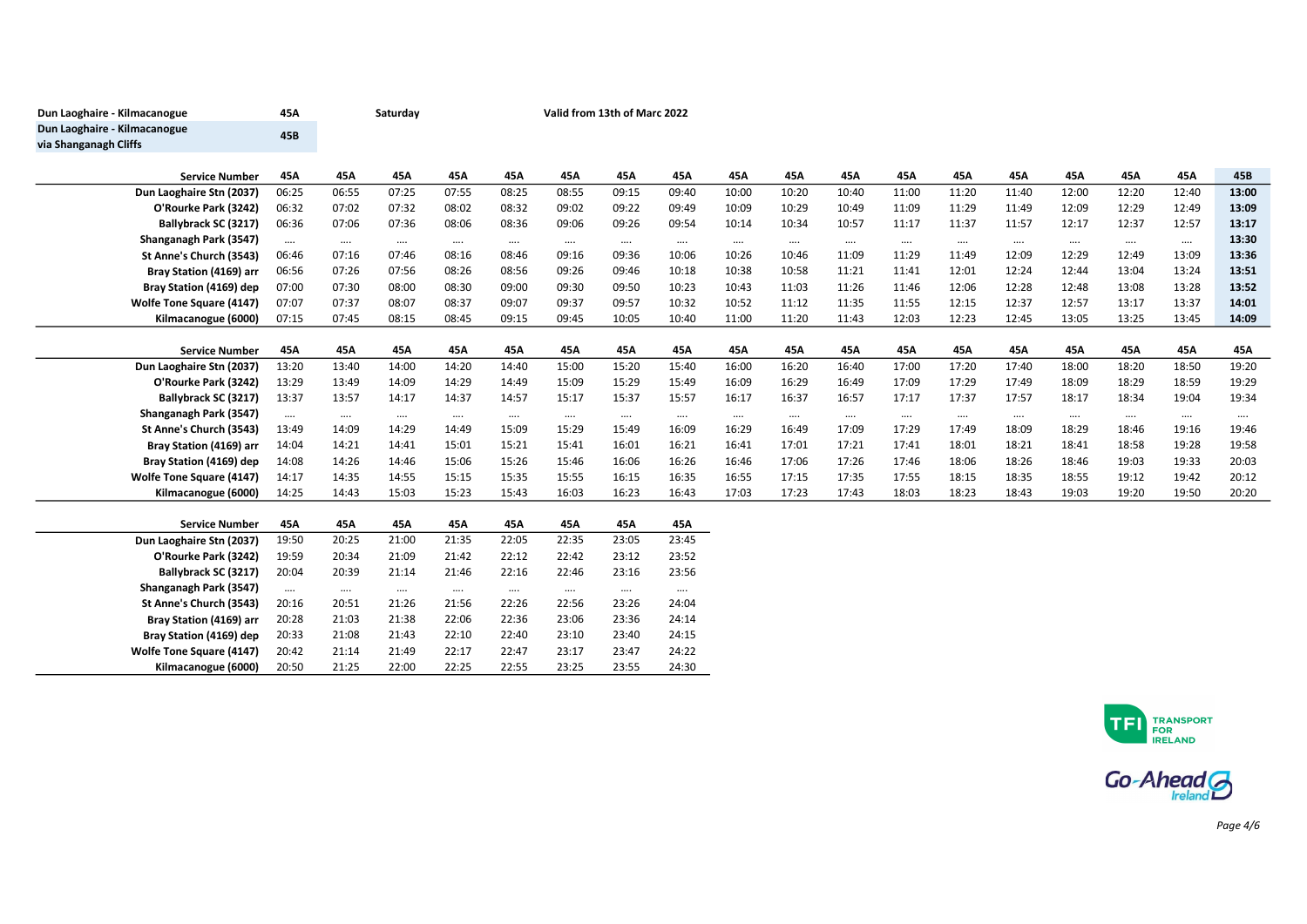| Kilmacanogue - Dun Laoghaire    | 45A      |          | Sunday   | Valid from 13th of Marc 2022 |          |          |          |       |          |          |          |          |          |          |          |          |          |       |
|---------------------------------|----------|----------|----------|------------------------------|----------|----------|----------|-------|----------|----------|----------|----------|----------|----------|----------|----------|----------|-------|
|                                 |          |          |          |                              |          |          |          |       |          |          |          |          |          |          |          |          |          |       |
| <b>Service Number</b>           | 45A      | 45A      | 45A      | 45A                          | 45A      | 45A      | 45A      | 45A   | 45A      | 45A      | 45A      | 45A      | 45A      | 45A      | 45A      | 45A      | 45A      | 45A   |
| Kilmacanogue (4533)             | 08:30    | 09:00    | 09:25    | 09:55                        | 10:25    | 10:50    | 11:20    | 11:50 | 12:20    | 12:50    | 13:20    | 13:50    | 14:20    | 14:50    | 15:20    | 15:50    | 16:20    | 16:50 |
| <b>Wolfe Tone Square (5089)</b> | 08:37    | 09:07    | 09:32    | 10:02                        | 10:32    | 10:58    | 11:28    | 11:58 | 12:28    | 12:58    | 13:28    | 13:58    | 14:28    | 14:58    | 15:28    | 15:58    | 16:28    | 16:58 |
| Bray Station (4169) arr         | 08:44    | 09:14    | 09:39    | 10:09                        | 10:39    | 11:08    | 11:38    | 12:08 | 12:38    | 13:08    | 13:38    | 14:08    | 14:38    | 15:08    | 15:38    | 16:08    | 16:38    | 17:08 |
| Bray Station (4169) dep         | 08:51    | 09:21    | 09:45    | 10:15                        | 10:45    | 11:10    | 11:40    | 12:10 | 12:40    | 13:10    | 13:40    | 14:10    | 14:40    | 15:10    | 15:40    | 16:10    | 16:40    | 17:10 |
| Shankill Church (3545)          | 08:59    | 09:29    | 09:55    | 10:25                        | 10:55    | 11:24    | 11:54    | 12:24 | 12:54    | 13:24    | 13:54    | 14:24    | 14:54    | 15:24    | 15:54    | 16:24    | 16:54    | 17:24 |
| Shanganagh Park (3547)          | $\cdots$ | $\cdots$ | $\cdots$ | $\cdots$                     | $\cdots$ | $\cdots$ | $\cdots$ |       | $\cdots$ | $\cdots$ | $\cdots$ | $\cdots$ | $\cdots$ | $\cdots$ | $\cdots$ | $\cdots$ | $\cdots$ |       |
| Ballybrack SC (3225)            | 09:08    | 09:38    | 10:05    | 10:35                        | 11:05    | 11:35    | 12:05    | 12:35 | 13:05    | 13:35    | 14:05    | 14:35    | 15:05    | 15:35    | 16:05    | 16:35    | 17:05    | 17:35 |
| O'Rourke Park (3343)            | 09:13    | 09:43    | 10:11    | 10:41                        | 11:11    | 11:44    | 12:14    | 12:44 | 13:14    | 13:44    | 14:14    | 14:44    | 15:14    | 15:44    | 16:14    | 16:44    | 17:14    | 17:44 |
| Dun Laoghaire Stn (4983)        | 09:20    | 09:50    | 10:21    | 10:51                        | 11:21    | 11:57    | 12:27    | 12:57 | 13:27    | 13:57    | 14:27    | 14:57    | 15:27    | 15:57    | 16:27    | 16:57    | 17:27    | 17:57 |
|                                 |          |          |          |                              |          |          |          |       |          |          |          |          |          |          |          |          |          |       |
| <b>Service Number</b>           | 45A      | 45A      | 45A      | 45A                          | 45A      | 45A      | 45A      | 45A   | 45A      | 45A      | 45A      | 45A      | 45A      |          |          |          |          |       |
| Kilmacanogue (4533)             | 17:20    | 17:55    | 18:25    | 18:55                        | 19:25    | 19:55    | 20:25    | 21:00 | 21:35    | 22:05    | 22:35    | 23:05    | 23:35    |          |          |          |          |       |
| <b>Wolfe Tone Square (5089)</b> | 17:28    | 18:02    | 18:32    | 19:02                        | 19:32    | 20:02    | 20:32    | 21:07 | 21:42    | 22:12    | 22:42    | 23:12    | 23:42    |          |          |          |          |       |
| Bray Station (4169) arr         | 17:38    | 18:10    | 18:40    | 19:10                        | 19:40    | 20:09    | 20:39    | 21:14 | 21:49    | 22:19    | 22:49    | 23:19    | 23:49    |          |          |          |          |       |
| Bray Station (4169) dep         | 17:40    | 18:15    | 18:45    | 19:15                        | 19:45    | 20:10    | 20:40    | 21:15 | 21:50    | 22:21    | 22:51    | 23:21    | 23:51    |          |          |          |          |       |
| Shankill Church (3545)          | 17:54    | 18:27    | 18:57    | 19:27                        | 19:57    | 20:20    | 20:50    | 21:25 | 22:00    | 22:29    | 22:59    | 23:29    | 23:59    |          |          |          |          |       |
| Shanganagh Park (3547)          | $\cdots$ | $\cdots$ | $\cdots$ | $\cdots$                     | $\cdots$ | $\cdots$ | $\cdots$ |       | $\cdots$ | $\cdots$ | $\cdots$ | $\cdots$ | $\cdots$ |          |          |          |          |       |
| Ballybrack SC (3225)            | 18:05    | 18:37    | 19:07    | 19:37                        | 20:07    | 20:30    | 21:00    | 21:35 | 22:10    | 22:38    | 23:08    | 23:38    | 24:08    |          |          |          |          |       |
| O'Rourke Park (3343)            | 18:14    | 18:44    | 19:14    | 19:44                        | 20:14    | 20:36    | 21:06    | 21:41 | 22:16    | 22:43    | 23:13    | 23:43    | 24:13    |          |          |          |          |       |
| Dun Laoghaire Stn (4983)        | 18:27    | 18:54    | 19:24    | 19:54                        | 20:24    | 20:46    | 21:16    | 21:51 | 22:26    | 22:50    | 23:20    | 23:50    | 24:20    |          |          |          |          |       |

\* 45B - No Sunday Service